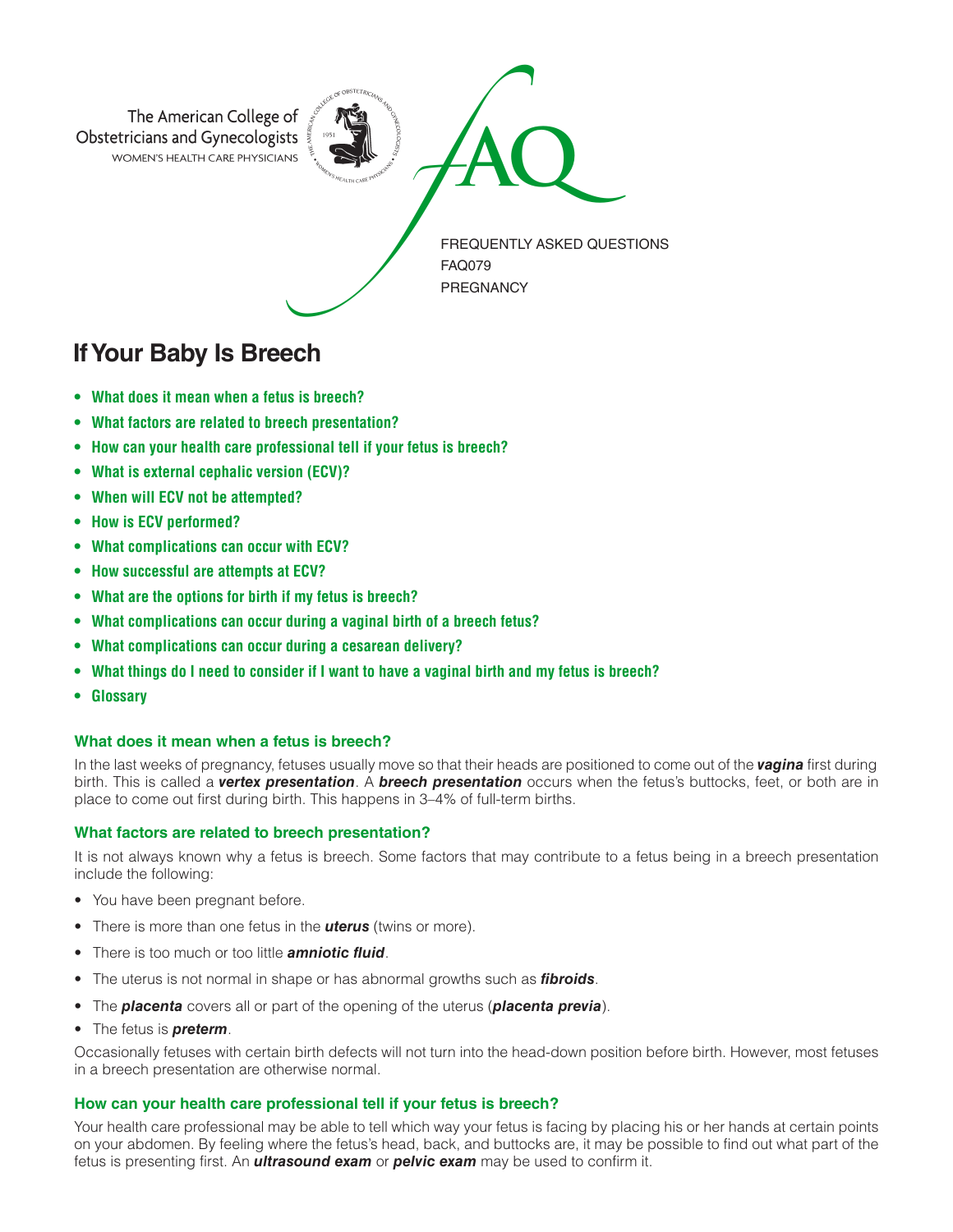### **What is external cephalic version (ECV)?**

**External cephalic version (ECV)** is an attempt to turn the fetus so that he or she is head down. It can improve your chance of having a vaginal birth. If the fetus is breech and you are between 36 weeks and 38 weeks of pregnancy, your health care professional may suggest ECV.

## **When will ECV not be attempted?**

ECV will not be tried if you are carrying more than one fetus, there are concerns about the health of the fetus, you have certain abnormalities of the reproductive system, or the placenta is in the wrong place or has detached from the wall of the uterus (*placental abruption*).

## **How is ECV performed?**

The health care professional performs ECV by placing his or her hands on your abdomen. Firm pressure is applied to the abdomen so that the fetus rolls into a head-down position. Two people may be needed to perform ECV. Ultrasound also may be used to help guide the turning.

The fetus's heart rate is checked with fetal monitoring before and after ECV. If any problems arise with you or the fetus, ECV will be stopped right away. ECV usually is done near a delivery room. If a problem occurs, a *cesarean delivery* can be performed quickly, if necessary.

### **What complications can occur with ECV?**

Complications may include the following:

- *Premature rupture of membranes*
- Changes in the fetus's heart rate
- Placental abruption
- Preterm labor

### **How successful are attempts at ECV?**

More than one half of attempts at ECV succeed. However, some fetuses who are successfully turned with ECV move back into a breech presentation. If this happens, ECV may be tried again. ECV tends to be harder to do as the time for birth gets closer. As the fetus grows bigger, there is less room for him or her to move.

### **What are the options for birth if my fetus is breech?**

Today, most fetuses that are breech are born by planned cesarean delivery. A planned vaginal birth of a single breech fetus may be considered in some situations. Both vaginal birth and cesarean birth carry certain risks when a fetus is breech. However, the risk of complications is higher with a planned vaginal delivery than with a planned cesarean delivery.

#### **What complications can occur during a vaginal birth of a breech baby?**

In a breech presentation, the body comes out first, leaving the baby's head to be delivered last. The baby's body may not stretch the *cervix* enough to allow room for the baby's head to come out easily. There is a risk that the baby's head or shoulders may become wedged against the bones of the mother's pelvis. Another problem that can happen during a vaginal breech birth is a prolapsed *umbilical cord*. It can slip into the vagina before the baby is delivered. If there is pressure put on the cord or it becomes pinched, it can decrease the flow of blood and *oxygen* through the cord to the baby.

### **What complications can occur during a cesarean delivery?**

A cesarean delivery is major surgery. Like any major surgery, cesarean delivery may be complicated by infection, bleeding, or injury to internal organs. The type of *anesthesia* used sometimes causes problems. Having a cesarean delivery also can lead to serious problems in future pregnancies, such as rupture of the uterus and complications involving the placenta. With each cesarean delivery, these risks increase.

### **What things do I need to consider if I want to have a vaginal birth and my fetus is breech?**

If you are thinking about having a vaginal birth and your fetus is breech, your health care professional will review the risks and benefits of vaginal birth and cesarean birth in detail. You usually need to meet certain guidelines specific to your hospital. The experience of your health care professional in delivering breech babies vaginally also is an important factor.

#### **Glossary**

**Amniotic Fluid:** Water in the sac surrounding the fetus in the mother's uterus.

*Anesthesia:* Relief of pain by loss of sensation.

**Breech Presentation:** A position in which the feet or buttocks of the fetus would be born first.

**Cervix:** The lower, narrow end of the uterus at the top of the vagina.

*Cesarean Delivery:* Delivery of a baby through incisions made in the mother's abdomen and uterus.